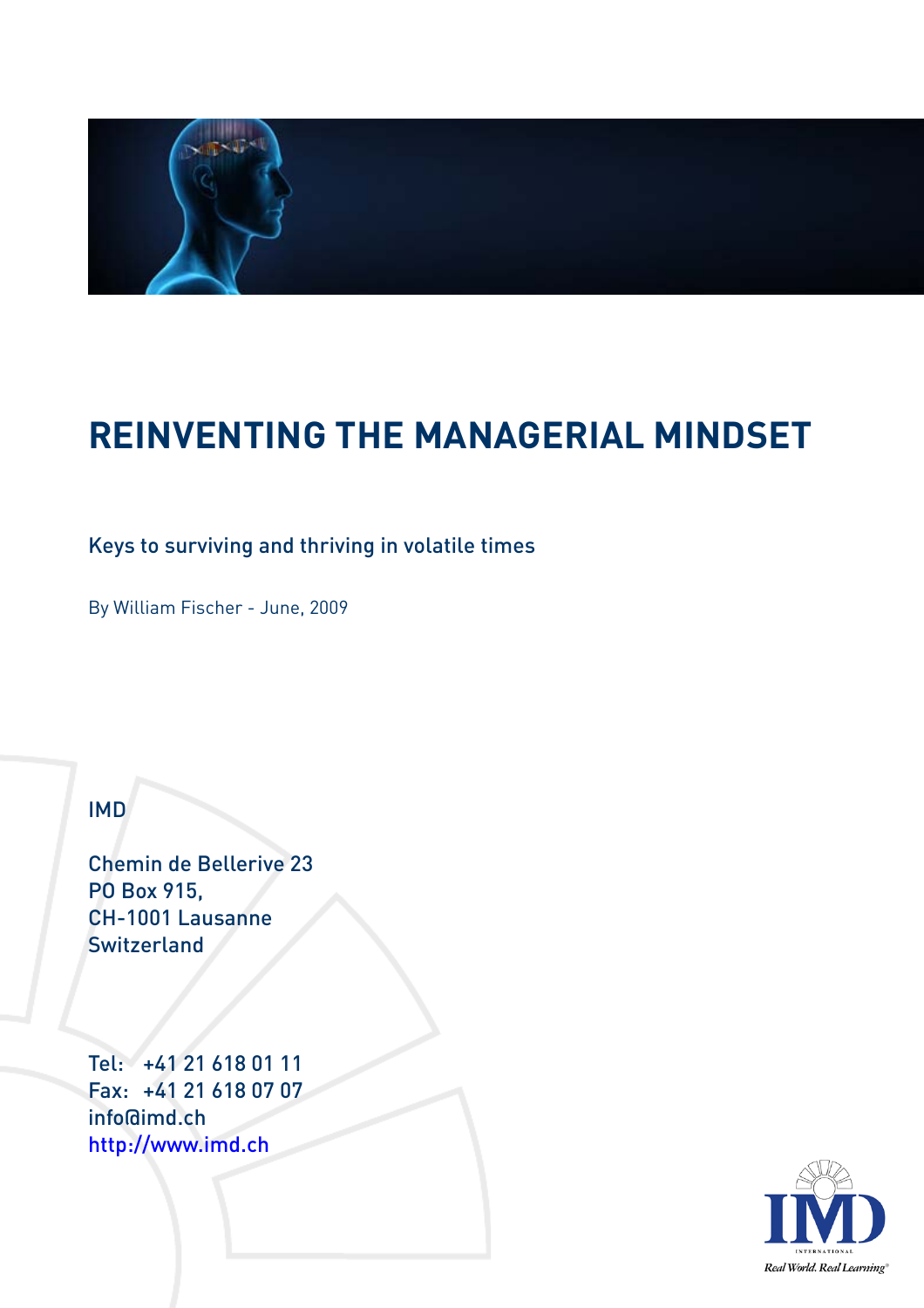Big change in an organization's environment requires big, thoughtful, responses. The bigger the change, the more we need a willingness to reconsider every attribute of an organization's business model. We live in a world of great volatility and surprise, as evidenced by the current financial crisis that is impacting markets around the world. At such times, I believe we need to reconsider the very core elements of the managerial mindset: the starting assumptions that we hold regarding customers, employees and objectives; the way we make strategic choices; and our basis for taking the firm into the future. I recently heard the CEO of a leading European high-technology services company suggest that the "DNA" of his organization needed "re-engineering" in order to deal with the new changes in the world around us. Impressive as that challenge might appear, I think that he has not gone far enough. He should probably consider re-engineering the mindset of their managerial team as well!

What are the elements of the new managerial mindset, as we can see it now? Based on my work with the many managers and CEOs that come to IMD, I think that there are several that bear consideration.

#### Global

At first, this might appear to be obvious, even passé. However, this involves building a truly global organization. It goes beyond merely sourcing our raw materials from and selling our products in different countries. Being global also consists of where we recruit our talent (both high-potentials as well as top management people), where that talent is deployed and what partners are being embraced as we move into the future. Clearly, this is not for the fainthearted! Serge Tchuruk, the former CEO of Alcatel, used to say that "business should be an adventure." Many of his compatriots realized that when Alcatel-Shanghai Bell was established. It had the power to possibly change the very complexion of the organization. The days when an organization's DNA had unambiguous national origins are gone forever.

#### Risk makers

There is an old Biblical message that "the meek shall inherit the earth." That may have been the right advice for several thousand years, but my impression is the meek risk getting left behind in today's fast world. Teams and companies that I find to be impressive tend to raise the stakes, rather than lower them. Instead of avoiding risks, great organizations push the boundaries of their businesses to the extent that they are actually creating risks, rather than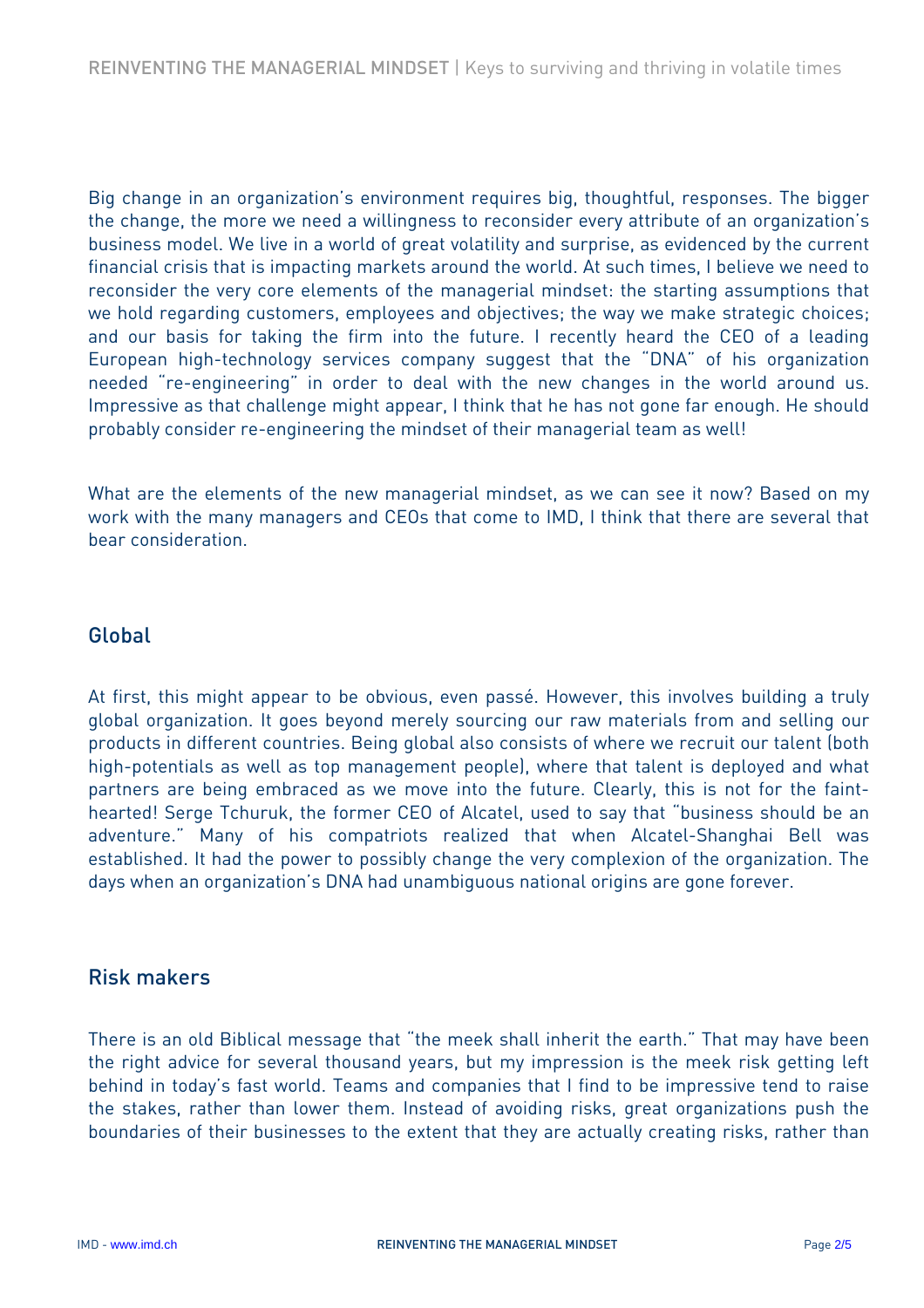merely taking them. Such "risk-making" raises organizational esprit, stretches members and destabilizes less-prepared competitors.

#### **Experimental**

Getting the one right answer, in an increasingly complex world, is an illusion. There are no "really" right answers anymore, or at least few that we can identify beforehand. Instead, what we need is a new style of decision-making that begins with leaders experimenting by acting on hypotheses. They then must learn by mistakes and respond quickly and decisively as soon as the need for correction is identified. In the words of the Silicon Valley design firm, IDEO, "failing often to succeed sooner" will become the mantra of 21st century decision-making.

Think about how "revolutionary" this really is. What it means is that prototyping will have to become a philosophy of life; that learning through failure will be seen as an instinctual way to gain insights; and that failing a lot, in small ways, while still pushing the boundaries, will be seen as a better way of taking bolder chances than the more traditional placing of "one big bet" on a pre-determined, preferred outcome.

## **Thoughtful**

Much of what the foregoing suggests is that the 21st century organization will be one full of ideas in which opinions and opinionated people are the real competitive assets. This means it is desirable, if not imperative, that we have an awareness of how ideas enter the organization and how they move from concept to commercialization. It also means that processes for improving such flows, and recognition for the key roles that allow all this to happen, are recognized, appreciated and reinforced. This is more than just saying "knowledge is important!" Instead, what we need are organizations that place knowledge at the very center of the offerings that they bring to market. Frito-Lay still sells salty snack-foods, but it's the business knowledge that they share with the store owner that makes them so successful. The Ritz-Carlton still sells hotel rooms, but it's the knowledge of the individual customer that gains them an edge in a competitive marketplace. Holcim will always sell cement, but it's what they know about the cement process around the world that differentiates their ability to make margins in a commodity business. Li & Fung will forever be the middleman, but it is being in the very middle of the knowledge chain of the industries they serve that ensures their value. In these firms, there is no doubt about the power of knowing things. As a result, ideas and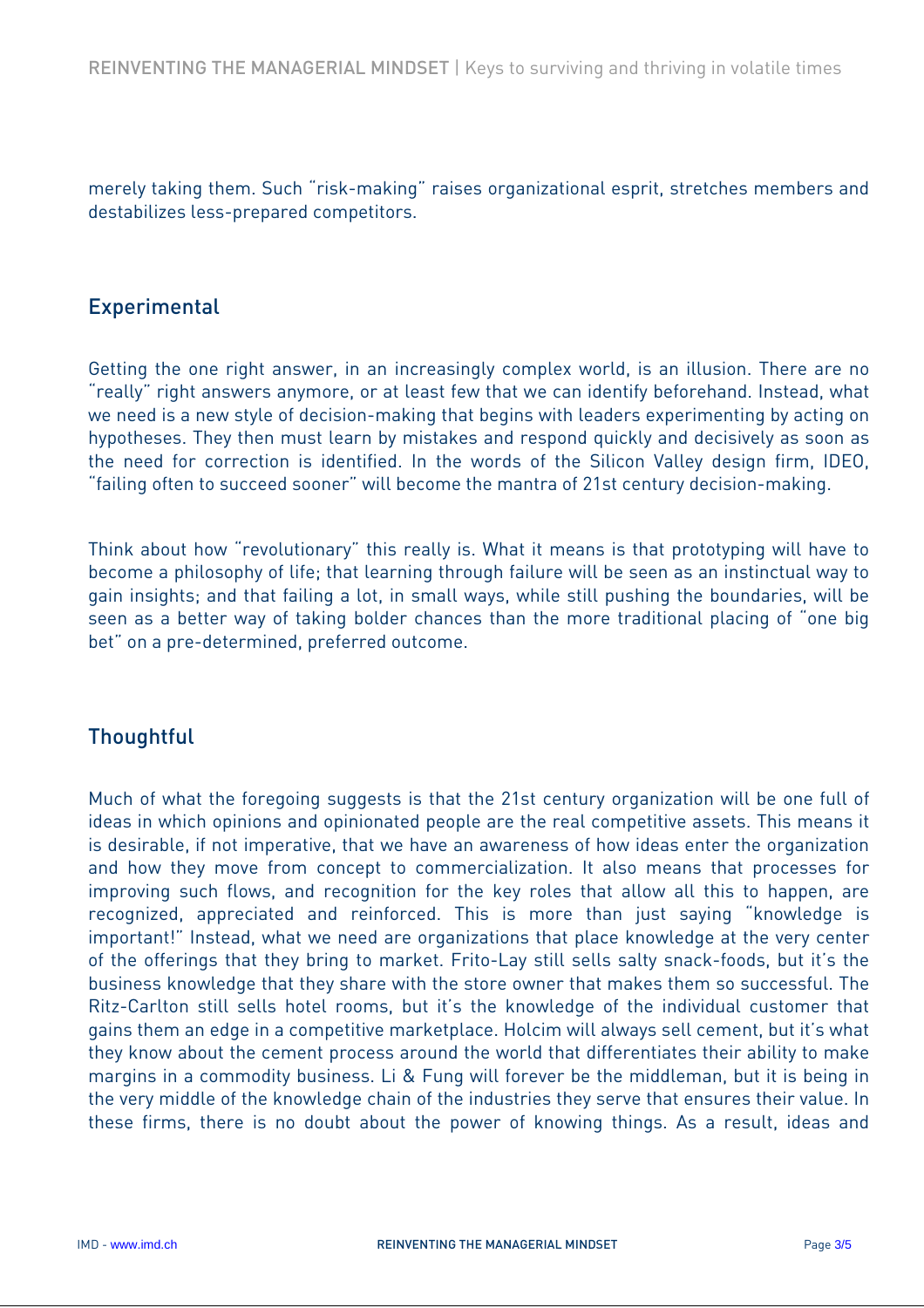opinions count more than in traditional firms, simply because they really matter to the success of the organization, and everybody realizes it.

#### **Energizers**

As always, competitive success depends on energizing the talent that needs to make this happen and creating a sense of enthusiasm and a feeling of truly making a difference. The role of the leader in such organizations is to energize the people around them with inclusion, respect and empowerment.

These are the new roles for a new managerial mindset in our times. The organizations whose management teams best adopt these roles will be the ones that can best survive and thrive in volatile times. New markets, new technologies and new business norms mean that change will be a constant factor in our lives. Perhaps the best place to begin is by changing the managerial mindset!

Bill Fischer is Professor of Technology Management at IMD. He teaches on Leading the Global Enterprise, a new IMD program for senior executives. Professor Fischer is also the Program Director for Driving Strategic Innovation and he teaches on the Orchestrating Winning Performance program.